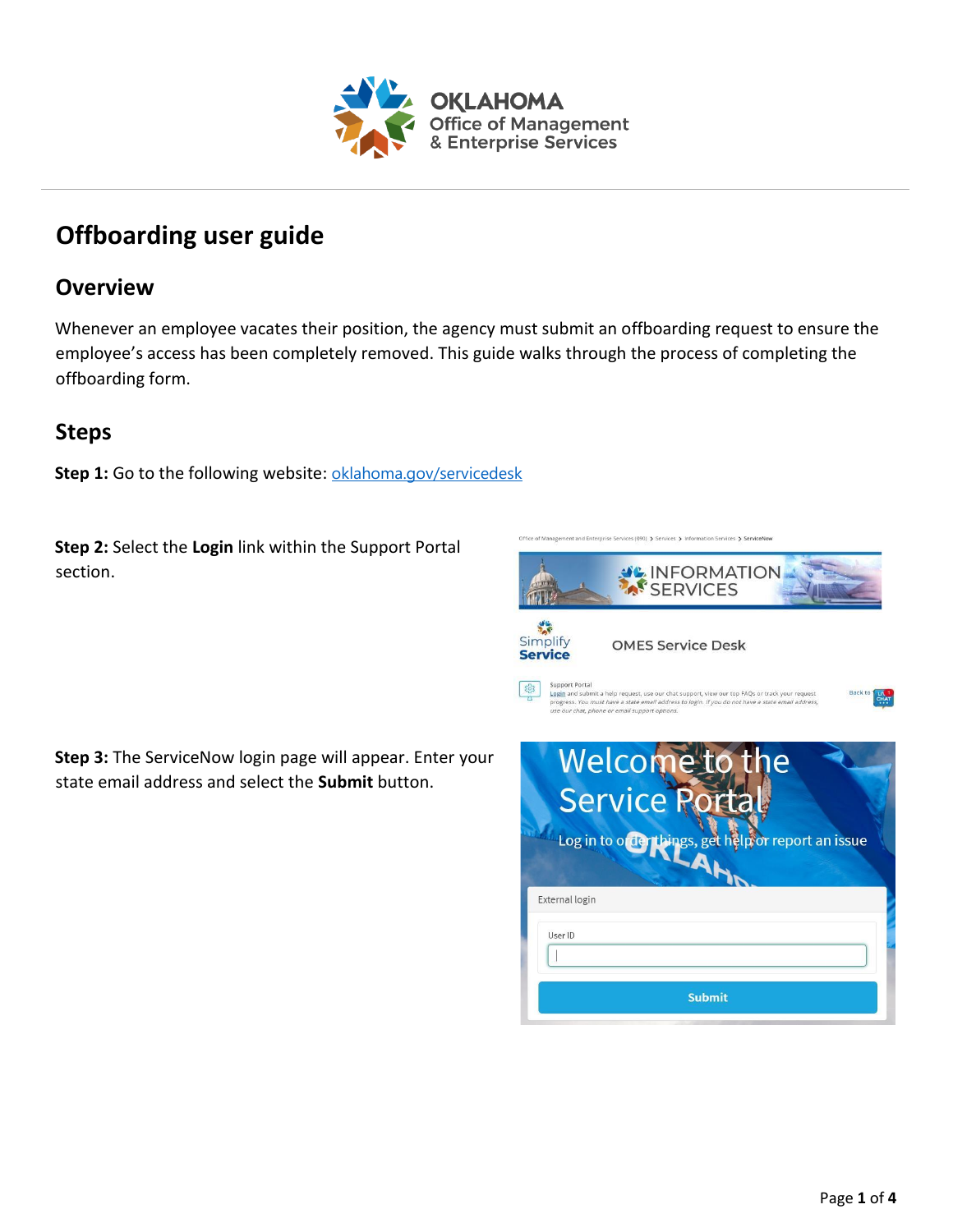



Sign in with your organizational account

|                                     |                                                                |                                                            | jane@omes.ok.gov                                              |                        |              |
|-------------------------------------|----------------------------------------------------------------|------------------------------------------------------------|---------------------------------------------------------------|------------------------|--------------|
|                                     |                                                                |                                                            |                                                               |                        |              |
|                                     |                                                                |                                                            | Password                                                      |                        |              |
|                                     |                                                                |                                                            | Sign in                                                       |                        |              |
|                                     |                                                                |                                                            |                                                               |                        |              |
| The Service Desk Home Page appears. |                                                                |                                                            |                                                               |                        |              |
|                                     |                                                                |                                                            | Chat<br>Knowledge                                             | Catalog                | Joshua Grave |
| OKLAHOMA                            |                                                                |                                                            |                                                               | Requests System Status |              |
|                                     |                                                                |                                                            |                                                               |                        |              |
|                                     |                                                                | How can we help you?                                       |                                                               |                        |              |
|                                     | Search                                                         |                                                            | $\alpha$                                                      |                        |              |
|                                     |                                                                |                                                            |                                                               |                        |              |
|                                     |                                                                |                                                            |                                                               |                        |              |
|                                     | $\triangle$                                                    |                                                            | D                                                             |                        |              |
|                                     |                                                                | <b>Help</b>                                                |                                                               |                        |              |
|                                     | <b>Password Reset</b><br>Quickly reset your passwords          | Submit help request and<br>track progress of your request. | <b>Employee On and Offboarding</b><br>Complete the onboarding |                        |              |
|                                     | and regain access to critical systems.<br>Microsoft Office 365 | Something Broken?<br>Need Something?                       | or offboarding request form.<br><b>Employee Onboarding</b>    |                        |              |
|                                     | Employee Self-service<br>LEARN                                 | See Request Progress                                       | <b>Employee Offboarding</b>                                   |                        |              |
|                                     | Benefits (BAS)<br>Financials (PeopleSoft)                      |                                                            |                                                               |                        |              |
|                                     |                                                                |                                                            |                                                               |                        |              |
|                                     | $\boldsymbol{\beta}$                                           |                                                            | හි                                                            |                        |              |
|                                     |                                                                | <b>Computers</b>                                           | <b>Application Access</b>                                     |                        |              |
|                                     | <b>System Status</b>                                           |                                                            |                                                               |                        |              |

If you do not see the screen above when you login, it means you have a different level of access. You need to go to the following website:

<https://oklahoma.service-now.com/sp>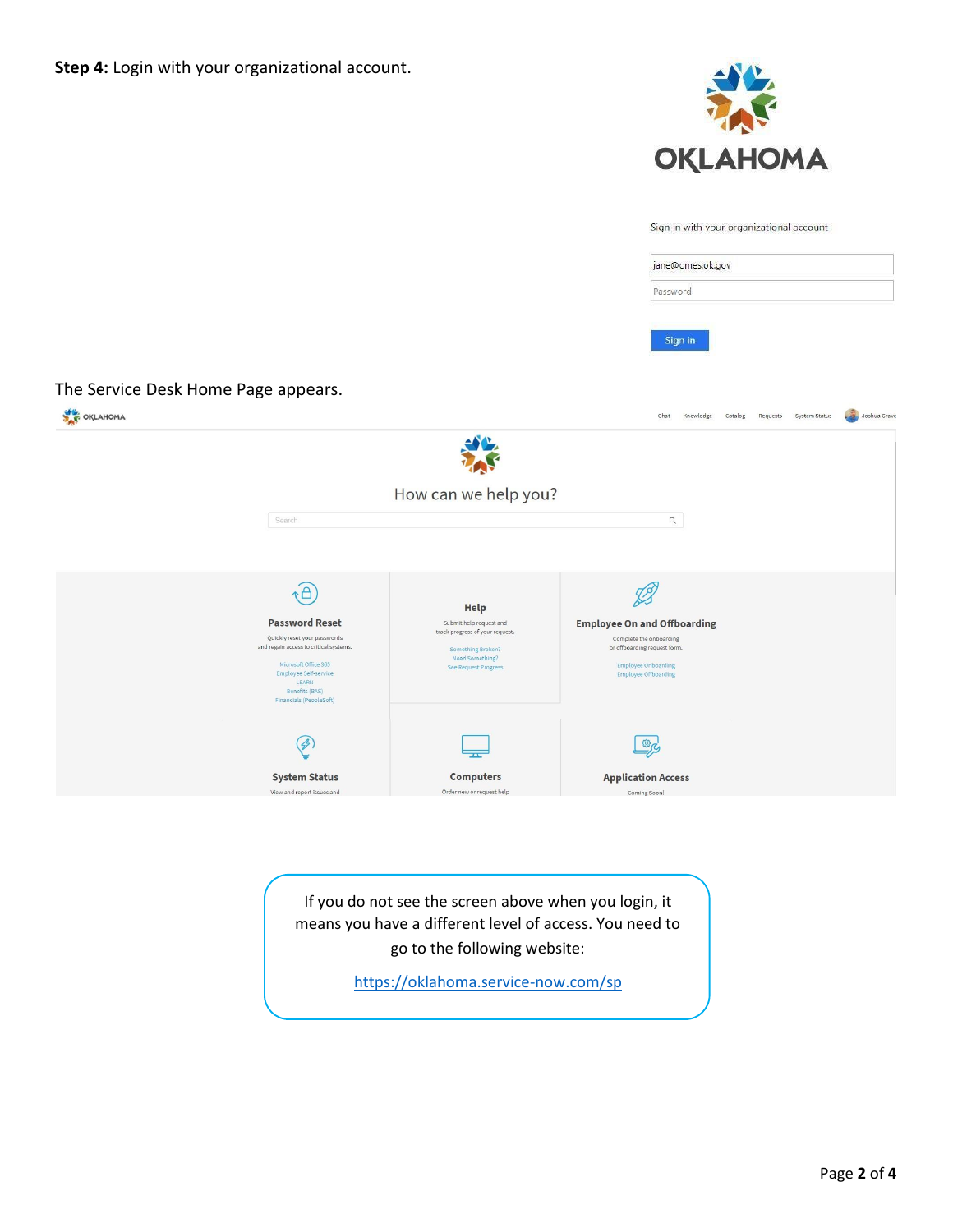

## **Employee On and Offboarding**

Complete the onboarding or offboarding request form.

**Employee Onboarding Employee Offboarding** 

The OMES Offboarding Request screen will appear. This is where you will enter the information for the offboarding employee.

**Note:** Fields with a red asterisk are required.

|  | Home > OMES Offboarding Request |
|--|---------------------------------|
|  |                                 |

\* Indicates required

**OMES Offboarding Request** 

Use this for OMES Offboarding Request

**Step 6:** Enter the offboarding employee's name.

**Step 7:** Select employee type from the drop-down menu.

\* Employee Type

State Employee

**Step 8:** Enter their employee or contract ID.

**Step 9:** Enter or select the employee's last day of work.

\* Last Day of Work

\* Employee ID

\* Employee Name

萹

 $\overline{\mathbf{v}}$